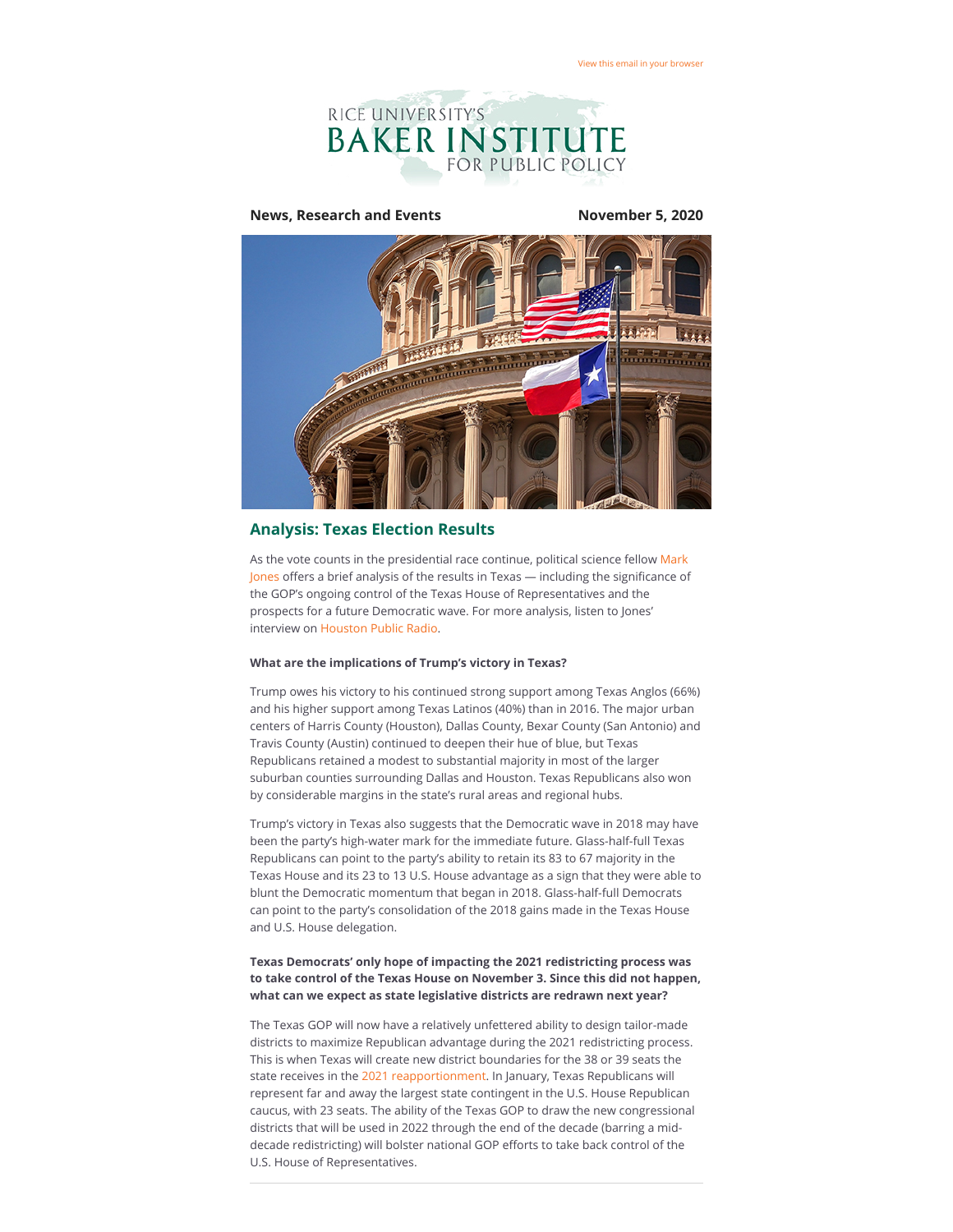**"Climate policy should not be left a heartbeat away from being overturned [by the courts]. Only legislation can provide the foundation we need to tackle climate change more vigorously."**

> [Daniel Cohan](https://riceconnect.rice.edu/page.redir?target=https%3a%2f%2fwww.bakerinstitute.org%2fexperts%2fdaniel-cohan%2f&srcid=172939&srctid=1&erid=f5317248-b6e3-4130-91b5-0f37fac7d27d&trid=f5317248-b6e3-4130-91b5-0f37fac7d27d), Baker Institute Rice Faculty Scholar, in an op-ed for [The Hill](https://riceconnect.rice.edu/page.redir?target=https%3a%2f%2fthehill.com%2fopinion%2fenergy-environment%2f522280-clean-energy-opportunities-in-a-time-of-crisis&srcid=172939&srctid=1&erid=f5317248-b6e3-4130-91b5-0f37fac7d27d&trid=f5317248-b6e3-4130-91b5-0f37fac7d27d)



# **COVID-19 and the Social Determinants of Health**

Over 230,000 people have died from COVID-19 in the United States alone, and scientists are predicting more deaths in the coming months. What needs to change in order to contain the spread of this deadly virus?

To answer this question and to discuss public policy responses to the pandemic, the [Center for Health and Biosciences](https://riceconnect.rice.edu/page.redir?target=https%3a%2f%2fwww.bakerinstitute.org%2fcenter-for-health-and-biosciences%2f&srcid=172939&srctid=1&erid=f5317248-b6e3-4130-91b5-0f37fac7d27d&trid=f5317248-b6e3-4130-91b5-0f37fac7d27d) recently hosted a webinar with three distinguished speakers: [the Honorable Kathleen Sebelius](https://riceconnect.rice.edu/page.redir?target=http%3a%2f%2fwww.sebeliusresources.com%2fwelcome-1&srcid=172939&srctid=1&erid=f5317248-b6e3-4130-91b5-0f37fac7d27d&trid=f5317248-b6e3-4130-91b5-0f37fac7d27d), the former secretary of the Department of Health and Human Services; [Clyde Yancy,](https://riceconnect.rice.edu/page.redir?target=https%3a%2f%2fbit.ly%2f3l2E1a4&srcid=172939&srctid=1&erid=f5317248-b6e3-4130-91b5-0f37fac7d27d&trid=f5317248-b6e3-4130-91b5-0f37fac7d27d) the vice dean for diversity and inclusion and the chief of cardiology in the Department of Medicine at Northwestern University; and [Sara Wallace Goodman](https://riceconnect.rice.edu/page.redir?target=https%3a%2f%2fwww.faculty.uci.edu%2fprofile.cfm%3ffaculty_id%3d5644&srcid=172939&srctid=1&erid=f5317248-b6e3-4130-91b5-0f37fac7d27d&trid=f5317248-b6e3-4130-91b5-0f37fac7d27d), an associate professor of political science at the University of California, Irvine. [Drew Armstrong](https://riceconnect.rice.edu/page.redir?target=https%3a%2f%2fwww.linkedin.com%2fin%2fdrew-armstrong-b651235%2f&srcid=172939&srctid=1&erid=f5317248-b6e3-4130-91b5-0f37fac7d27d&trid=f5317248-b6e3-4130-91b5-0f37fac7d27d), the senior editor for health care at Bloomberg, moderated the webinar.

A key focus of the discussion was the disproportionate impact of the virus on minority populations. The fact that many essential jobs are held by people of color is a major contributor to this trend, said Yancy. Another factor, according to Sebelius, is the lack of confidence and the high levels of distrust in the health care system by Black, Hispanic and Native people. Rebuilding that trust and addressing the social drivers of health are essential steps forward, she said.

The speakers also agreed that the spread of disinformation and the infusion of partisan politics into discussions of public health are compounding the effects of the pandemic. Putting the messages of health officials and scientists ahead of the inconsistent messages of politicians is crucial, Goodman said.

In addition to strong national leadership, Sebelius called for major health care reforms to address gaps in the public health system — including the U.S. failure to address the economic and social conditions that impact health.

To learn more, watch the full presentation on the [event page.](https://riceconnect.rice.edu/page.redir?target=https%3a%2f%2fwww.bakerinstitute.org%2fevents%2f2153%2f&srcid=172939&srctid=1&erid=f5317248-b6e3-4130-91b5-0f37fac7d27d&trid=f5317248-b6e3-4130-91b5-0f37fac7d27d)